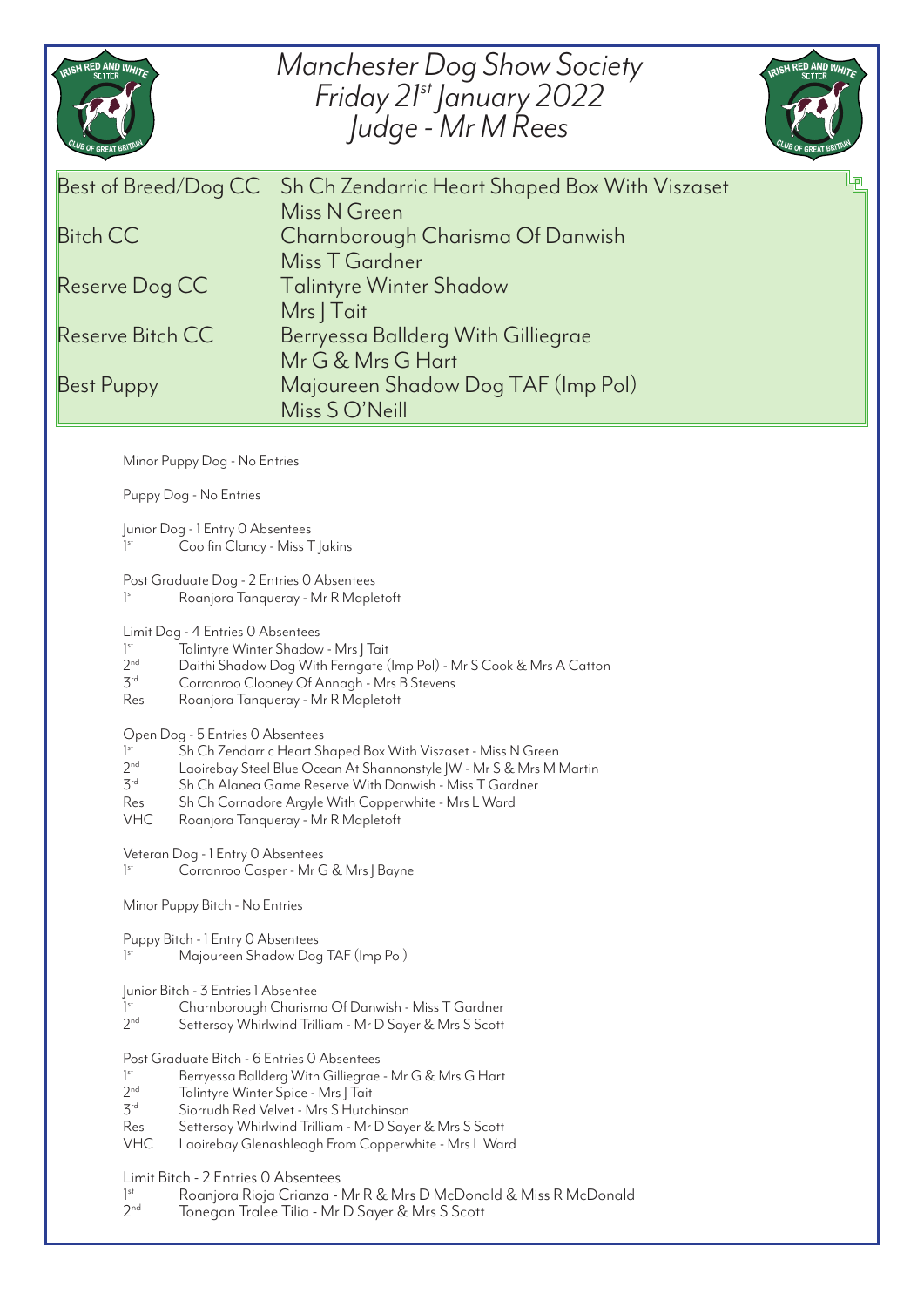

*Manchester Dog Show Society Friday 21st January 2022 Judge - Mr M Rees*



Open Bitch - 1 Entry 1 Absentee Veteran Bitch - No Entries

## *Junior Dog* (1)

1<sup>ST</sup> Jakins' Coolfin Clancy: A dog of just 12 months of age. Extremely well balanced and proportioned for his tender age – of very good type and expertly handled and shown. Very good masculine but not coarse head of good proportions for his age with good stop, well set ears on level with eye, happy and kind expression, correct, clean and complete dentition. Good reach of neck into well placed shoulder with corresponding return of upper arm, brisket of good depth and width for age, stifle moderately bent with hocks well set down, good bone all through, neat feet with short nails, moved very well in all planes and profiles – I did consider him for the Reserve Dog Challenge Certificate but in my final line-up his immaturity showed.

#### *Post Graduate Dog* (2, 1 abs)

1<sup>ST</sup> Mapletoft's Roanjora Tanqueray: A dog of 3½ years of age. Well made and of pleasing overall balance and type. Pleasing head of good proportions to body, soft expression, correct mouth, clean dentition and bite, strong neck into good forehand assembly, deep through brisket, muscular loin stifle well bent, moved soundly.

#### *Limit Dog* (4)

1<sup>ST</sup> Tait's Talintyre Winter Shadow: What an absolutely beautiful exhibit of this breed of just over 2 years of age, who came very close to top honours today. Excellent overall type of dog with his best still to come. This dog is extremely well balanced and excels in overall construction. He has good quality bone all through, of good size and proportions. Super head and expression with round eye without haw. Dentition, correct, clean and complete, ears set level and lying close to head, strong muscular neck into excellent shoulder placement with corresponding return of upper arm, deep brisket of good width, well ribbed back, strong loin, muscular hindquarters with well bent stifles, neat close-knit with short nails. Moved accurately and soundly in all profiles with effortless gait – he demonstrated an excellent open side gait. My absolute pleasure to award this young dog the Reserve Dog Challenge Certificate.

2<sup>ND</sup> Catton & Cook's Daithi Shadow Dog with Ferngate (Imp Pol): Excellent overall type and balance and of nearly 3 years of age. Completely free from exaggeration. I liked his head, which was broad and in proportion to his body, clean square muzzle, correct, clean and complete dentition with strong underjaw, strong moderately long neck into excellent forehand assembly, strong bone all through, deep chest and good width, loin of good length and strong, well muscled hindquarters, stifles well bent, moved well very well when asked, accurate in all profiles.

3RD Stevens' Corranroo Clooney of Annagh

### *Open Dog* (5)

1<sup>st</sup> Green's Sh Ch Zendarric Heart Shaped Box with Viszaset: A super quality male of 6 yrs who presented a clean, balanced outline, but was also strong, powerful and athletic. Well balanced head with good stop, strong muzzle, correct mouth with clean dentition. Excellent shoulder placement and corresponding return of upper arm, deep brisket of excellent width and well sprung ribs, muscular loin, strong hindquarters and good turn of stifle, in very good coat, close knit feet with short nails. On the move his gait depicted the breed standard of a long free-striding gait that was effortless and with drive – accurate in all planes and profiles. A pleasure to Judge this fine exhibit and he could not be denied the Dog Challenge Certificate and eventually Best of Breed.

2<sup>ND</sup> Martin's Laoirebay Steel Blue Ocean at Shannonstyle JW: Male of nearly 4½ years of age. Unfortunate to meet this first placed exhibit in his prime. Good overall balance and quality all through – not in full coat today. Excellent head and expression with correct clean eye. Dentition correct clean and complete, strong underjaw, well placed and set ears, level with eye, strong neck clearly showing slight arch into good forehand assembly, brisket of good width and depth with elbows free, well ribbed back into strong loin, and powerful hindquarters with well bent stifles – when standing and if over-stretched he can appear straight in stifle. Good feet with short nails. Moved accurately and effortlessly in all profiles.  $3^{RD}$  Gardner's Sh Ch Alanea Game Reserve with Danwish

#### *Veteran Dog* (1)

1<sup>st</sup> Bayne's Corranroo Casper: Beautifully presented male of nearly 8 years of age who did not belie his years. Very good overall type as one would expect from this kennel. Masculine head that is clean and not coarse, dentition correct, clean and complete, strong moderately arched neck into good forehand assembly, brisket of good depth and width, muscular loin, moderate hindquarters, neat, close-knit feet. Moved accurately and soundly. Best Veteran.

### *Puppy Bitch* (1)

1<sup>ST</sup> O'Neil's Majoureen Shadow Dog TAF (Imp Pol): Oh dear, where do I begin with this bitch of just 10 months of age. She has a feminine head and soft, kind expression. Dentition correct, clean and complete. Good forehand assembly, and moderate hindquarters, lacks bone and substance and I was and still am at the point of authoring this critique desperately worried about her overall lack of conditioning and body with full ribcage on display, clearly malnourished.